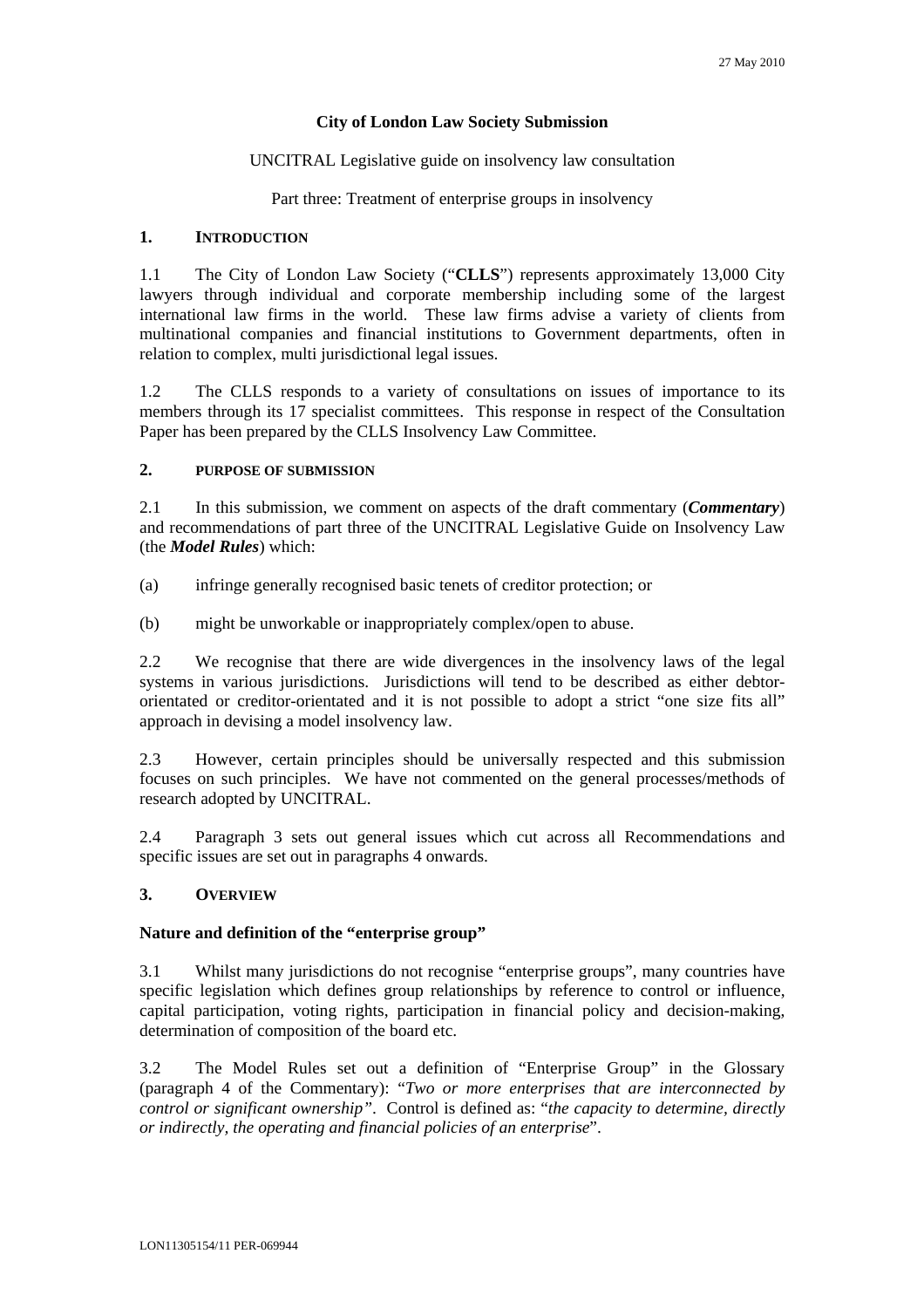3.3 The meaning of such definitions is not entirely clear. Whilst the Model Rules should not set out a definitive definition of 'enterprise group', we feel that it would be helpful to set out an exhaustive list of factors without which an 'enterprise group' could not be said to exist in order to contain the scope of application of the Model Rules.

3.4 For instance, the Model Rules should apply only if one or more factors of the following factors are present:

- (a) Legal control: ability of one entity to control or exert influence directly or indirectly over another through voting rights, capital participation, determination of the board/governing body, ownership of assets, contractual arrangements etc; or
- (b) De Facto control: influence of one entity on another entity in the absence of any formal arrangement.

### **4. EFFECT OF INSOLVENCY PROCEEDINGS ON SOLVENT GROUP MEMBER**

# **Recommendations 199-201- Joint application for commencement of insolvency proceedings (not procedural coordination)**

4.1 Whilst we see the justification in allowing a group member whose insolvency is imminent to be included in an application for commencement of insolvency proceedings (pursuant to Recommendation [1](#page-1-0)5, Part two of the Model Rules<sup>1</sup>), we are not supportive of an insolvency law which would permit an application for commencement of insolvency proceedings to include group members that do not satisfy the commencement standard in Recommendation 15 (paragraph 12 of the Commentary).

4.2 We believe that this would undermine the basic policy that the insolvency law, which is aimed at protecting and managing an insolvent debtor's estate, is applicable to distressed debtors only, not wholly solvent debtors.

## **Recommendation 39/48 - Application of stay to a solvent group member?**

4.3 We are not supportive of an interpretation of Recommendation 39 and 48 as allowing an application of stay to a solvent group member (even with an exclusion for secured creditors) (paragraph 40 of the Commentary). This would be an abusive interference in the rights of creditors in relation to that legal entity.

4.4 We do not support either the view that it may be appropriate to include assets of a solvent group member in the insolvency proceedings of another member (paragraph 54 of the Commentary).

### **5. POST COMMENCEMENT FINANCE**

### **Recommendations 211-216**

5.1 Recommendation 211 is drafted broadly to allow an enterprise group member subject to insolvency proceedings to (i) advance post-commencement finance to other group

- *(i) It is or will be generally unable to pay its debts as they mature; or*
- *(ii) Its liabilities exceed the value of its assets."*

<span id="page-1-0"></span><sup>1</sup> Recommendation 15: "*The insolvency law should specify that insolvency proceedings can be commenced on the application of a debtor if the debtor can show either that:*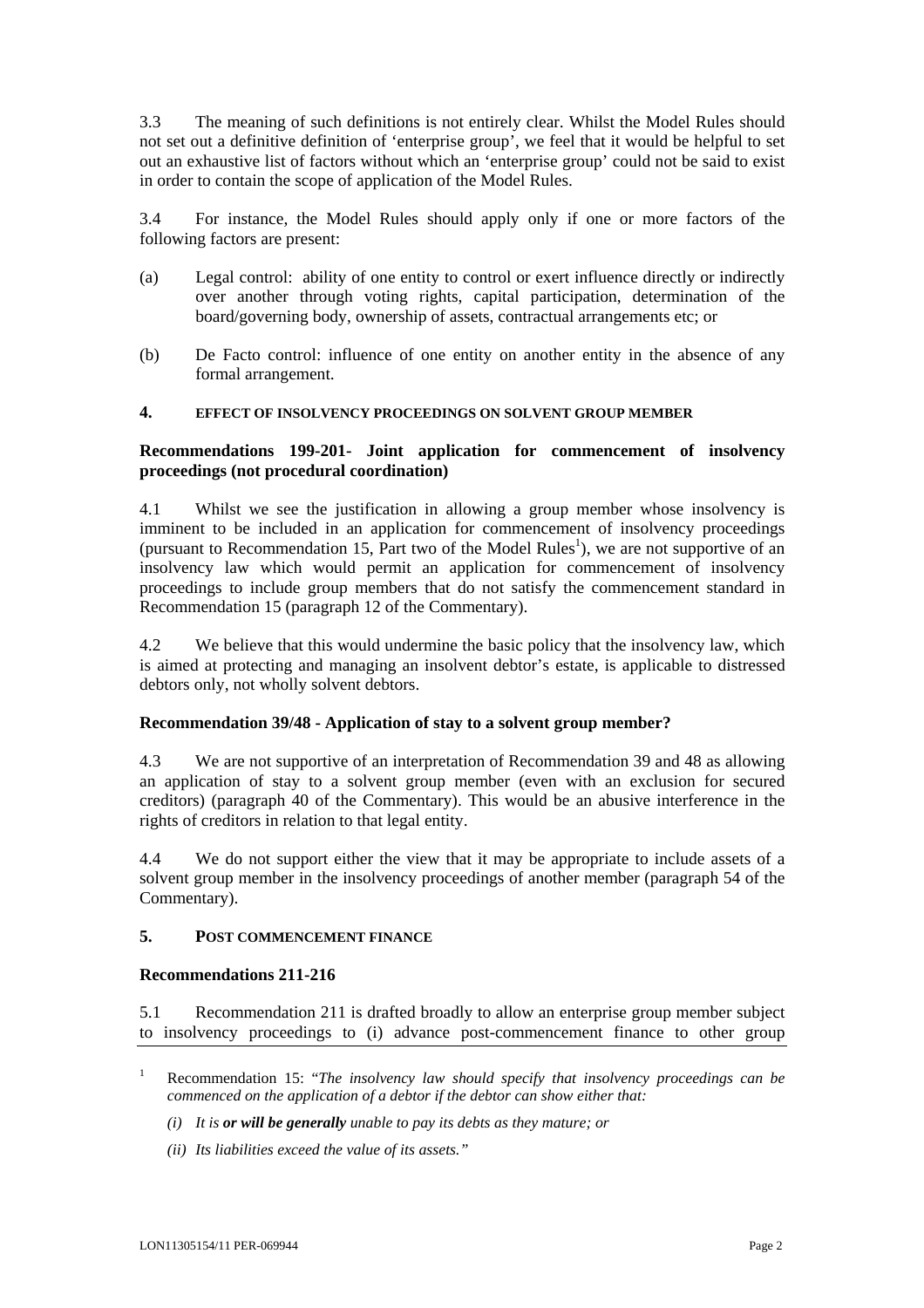members subject to insolvency proceedings and (ii) to grant a security interest over its assets (or provide a guarantee) for post-commencement finance provided to another enterprise group member. The broad wording would therefore allow both intra-group financing and external financing provided to one group member and secured over the assets of another group member.

5.2 We can see justifications for post-commencement finance as a matter of theory. In the UK, this issue is subject to much debate. However, a strong body of opinion believes that, in the UK experience, there is no practical need for post application or post-commencement finance (whether for an individual debtor or an enterprise group) to be specifically provided for in the insolvency law, nor of an insolvency law which would allow post commencement finance to obtain priority over other debt.

5.3 In the UK experience, where the business of a company/group is fundamentally good, the lenders have provided the necessary liquidity to allow the company/group companies to continue as a going concern.

5.4 We believe that if the lenders are not prepared to provide the necessary funding without obtaining priority (see Recommendation 64) or security ranking ahead of other debt, this is likely to be a reflection on the state of the business and may result in artificially prolonging the life of a company, which would ultimately fail.

5.5 We do not support the view that an insolvent group member should be able to provide security or quasi-security for post-commencement finance provided to another insolvent group member (paragraph 72). The provider of security would thus be diminishing the pool of assets available to its unsecured creditors and it is more difficult to see any real benefit for its creditors which might arise from the provision of security.

5.6 We note also that the legitimacy of Debtor in Possession (DIP) Financing arrangements has recently been questioned in the US (*Clyde Bergemann, Inc. v Babcock & Wilcox Co. (In re Babcock & Wilcox Co., 250 F 3d 955 (5th Circuit 2001))*. In that case, a bank provided DIP financing to various group members (the debtors), secured by a first lien and super-priority claim against each debtor's estate, not only for all post-petition amounts borrowed by each debtor but also **for all amounts borrowed by all of the other debtors under the agreement**. This meant that all DIP debtors cross-collateralised each other's obligations. A creditor objected to this because it argued that the inter-debtor crosscollateralisation amounted to a de facto substantive consolidation of the debtors, without having satisfied the necessary conditions for substantive consolidation. The  $5<sup>th</sup>$  Circuit Court ofAppeals rejected this argument. However, there is a valid argument<sup>2</sup> that the DIP debtors' estates *were* being *partially* substantively consolidated and the DIP Financing bank was effectively lending to one large undifferentiated corporate group with full recourse against all assets of the group without regard to which particular debtor within the group actually borrowed funds. It is therefore arguable that such de facto substantive consolidation undermines the basic principles of separate legal personality.

<span id="page-2-0"></span><sup>2</sup> *Bankruptcy Law Letter, 1 August 2001*.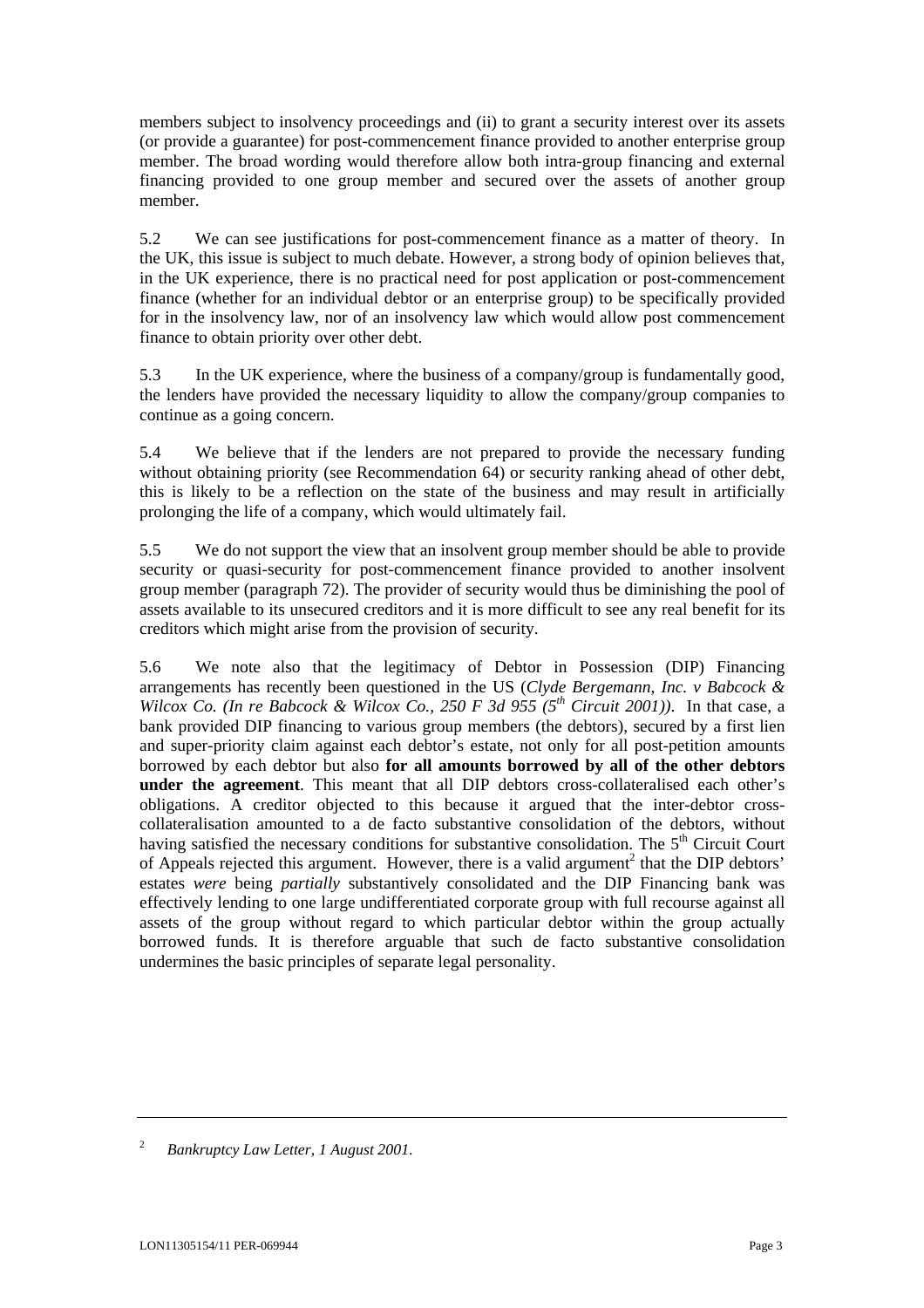### **6. SUBSTANTIVE CONSOLIDATION**

### **Recommendations 219-231**

6.1 Although we recognise that in certain very limited circumstances, substantive consolidation may be a useful tool, we would urge the Model Rules to restrict the conditions of availability of substantive consolidation to very limited circumstances.

6.2 It is common misconception that substantive consolidation is a tool widely used in the US. In fact, substantive consolidation is narrowly restricted and in fact US bankruptcy's courts' authority to order substantive consolidation has been questioned in *Re NM Holdings*  Company LLC<sup>[3](#page-3-0)</sup>. The modern statements of this US doctrine are found in a number of opinions of the US Courts of Appeal for the Third<sup>[4](#page-3-1)</sup>, Second<sup>[5](#page-3-2)</sup> and District of Columbia Circuits<sup>6</sup>[.](#page-3-3) The opinions of the various Circuits, whilst all worded slightly differently, share two essential components: (i) the assets and liabilities of the entities are so "scrambled", "entangled", or there is such "substantial identity" between the entities that it will "harm the creditors to treat them separately"; and that (ii) the creditors perceived or treated the entities as one entity/single economic unit and the creditors did not **rely on their separate identity or relied on their joint identity** on this (note that those courts following the *Auto-Train* line of authority will consolidate only in the absence of actual reliance by a creditor on the separateness of the entities). Where there is no controlling Court of Appeal authority, the courts tend to rely on a list of factors/elements to establish substantive consolidation.

6.3 Furthermore, in the US, substantive consolidation derives from the equity jurisdiction of the bankruptcy courts and the issues are determined on a case by case discretionary basis. We believe that for countries based on Roman law legal systems, which do not have a concept of equitable jurisdiction and where the courts are not used to adopting such discretionary approach, substantive consolidation could be misused if the Model Rules do not clearly restrict its application to very limited circumstances.

6.4 We think it is very important that creditors' rights in rem should not be affected by substantive consolidation. It is generally accepted that rights in rem/proprietary rights are inviolable rights which a legal system should strive to uphold. We believe that the current exclusion in Recommendation 225 should be more narrowly defined. The current wording in Recommendation 225 "…*should, as far as possible, be respected.*" should be replaced with wording to suggest that substantive consolidation should never affect rights in rem, other than in cases as set out in sub-paragraphs (a)-(c), which seem to be reasonable exceptions.

6.5 Therefore, we would prefer substantive consolidation to be available only in restrictive circumstances where this is the only means of achieving a meaningful resolution of a group insolvency. However, we feel that it should not be triggered at the option of creditors or individual group members. The implications of substantive consolidation are so farreaching that we believe only insolvency office-holders who are able to assess the effect of the insolvency proceedings on the company and other group members should have the right to make an application for substantive consolidation, and that this should be combined with a right for the creditors to object. It may also be appropriate in certain circumstances for a majority of creditors to have a right to make an application for substantive consolidation.

- <span id="page-3-2"></span>5 *In Re Augie/Restivo Baking Co. Ltd. 860 F.2d 515,518 (2d Circ. 1988)*
- <span id="page-3-3"></span>6 *In re Auto-Train Corp., Inc 810 F.2d 270, 276 (D.C. Cir. 1987)*

<span id="page-3-0"></span><sup>3</sup> *407 B.R. 232*

<span id="page-3-1"></span><sup>4</sup> *Owens Corning 419 F.3d 195, 205-09 (3d Cir.2005)*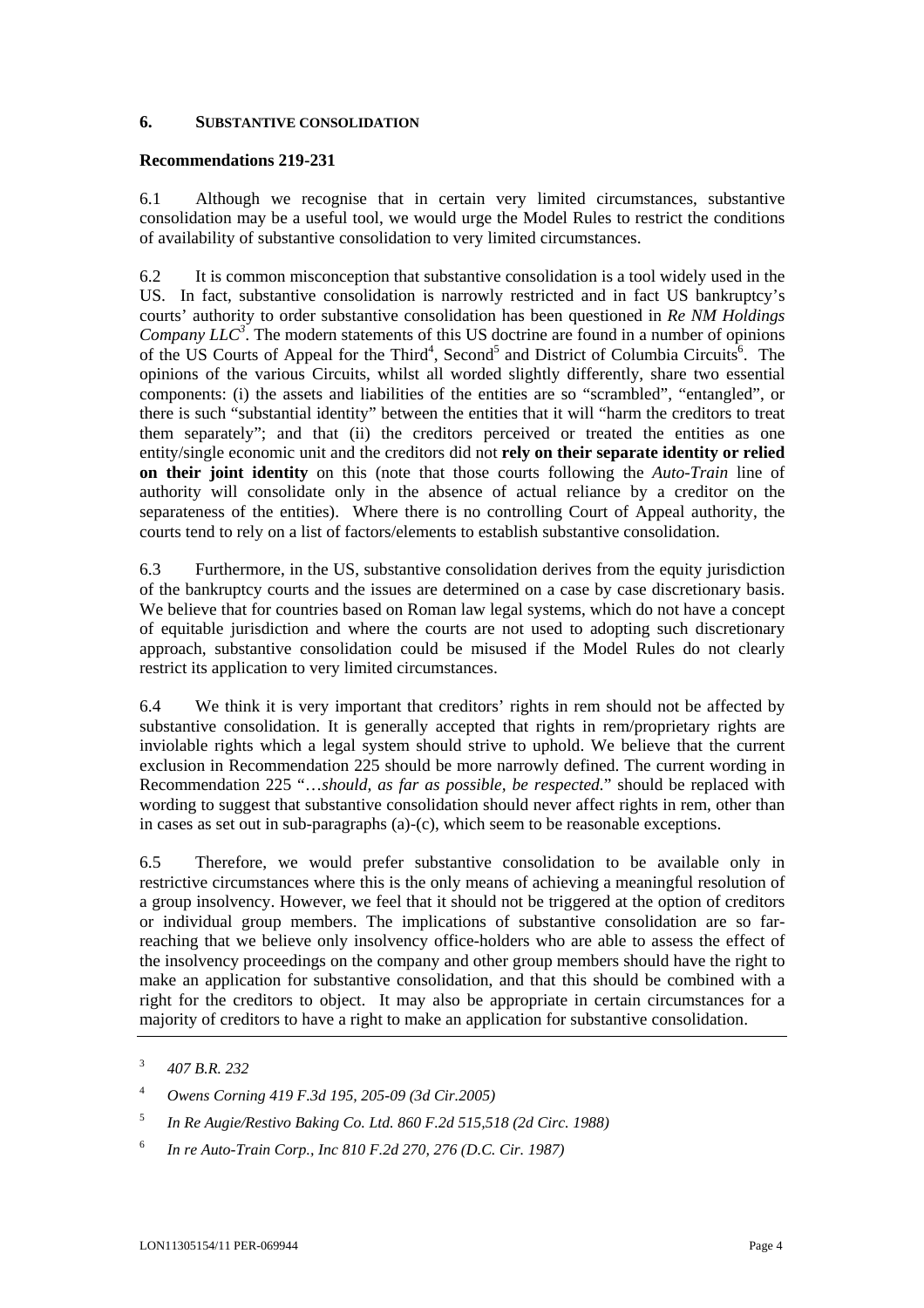6.6 We would also note that the Model Rules do not currently deal with certain potential other negative consequences of substantive consolidation. For instance, substantive consolidation should not be used to get around defences or rights which were available to the debtor prior to the substantive consolidation. This issue was raised in the US Bankruptcy Court, N.D. Mississipi in *Re England Motor Company, Happy day Motors, Inc. and England Holdings, Inc., Debtors[7](#page-4-0)* where a lender to a parent company argued that its debts (arising from deposits) to subsidiary companies should be set off against its loan to the parent company. Absent substantive consolidation, the lender would not have been able to argue setoff since the debtor company was different from the company to which it owed its liabilities and therefore the requisite mutuality did not exist. The lender argued that the debts became mutual when substantive consolidation occurred which had the effect of pooling the assets and liabilities of the separate entities. The court however rejected this argument on the basis that this would have meant that substantive consolidation had a retroactive effect by destroying defences and rights which existed prior to the entry of the order of substantive consolidation.

6.7 Therefore, the Model Rules should emphasise a purposive interpretation of substantive consolidation and should ensure that it does not result in certain creditors obtaining unfair advantages over others. This rationale is exemplified in the following description of substantive consolidation, in the sixth circuit case *First National Bank of Barnesville v Rafoth[8](#page-4-1)* "*Substantive consolidation is employed in cases where the interrelationships of the debtors are hopelessly obscured and the time and expense necessary to unscramble them is so substantial as to threaten the realisation of any net assets for all the creditors…in any consolidated case, there is implicit in the Court's decision to consolidate the conclusion that the practical necessity of consolidation to protect the possible realization of any recovery for the majority of the unsecured creditors far outweighs the prospective harm to any particular creditor.***"** 

6.8 We understand that in certain jurisdictions there is a doctrine of substantive consolidation under which a bankruptcy court may, if appropriate circumstances are determined to exist, consolidate the assets and liabilities of different entities by merging their assets and liabilities and treating them as a consolidated entity for the purposes of bankruptcy proceedings.

6.9 There is no general principle of English insolvency law which gives an English court the power, whether or not based on the application of equitable principles, to treat the assets and liabilities of one entity as though they were assets and liabilities of another entity for the purposes of a liquidation or administration of one of those entities.

6.10 A liquidator of a company would have general powers under Schedule 4 to the Insolvency Act to make compromises or arrangements with creditors of that company with the sanction of the court. There is a precedent for a court sanctioned compromise or arrangement between companies in a group (each of which had commenced an insolvency proceeding) and their respective creditors effectively consolidating the affairs of the two companies and creating a pooling of assets and liabilities in and for the purpose of those liquidations. However, this does not provide any precedent for consolidating the affairs of a company in liquidation with those of a company not in liquidation. It is in our view in any event unlikely that the court would sanction any such compromise or arrangement unless the affairs of the companies concerned were so intermingled and confused that it could not be

- <span id="page-4-0"></span>7 2010 WL 220152 (Bkrtcy.N.D.Miss.)
- <span id="page-4-1"></span>8 974 F.2d 712, 720 (6<sup>th</sup> Cir. 1992)